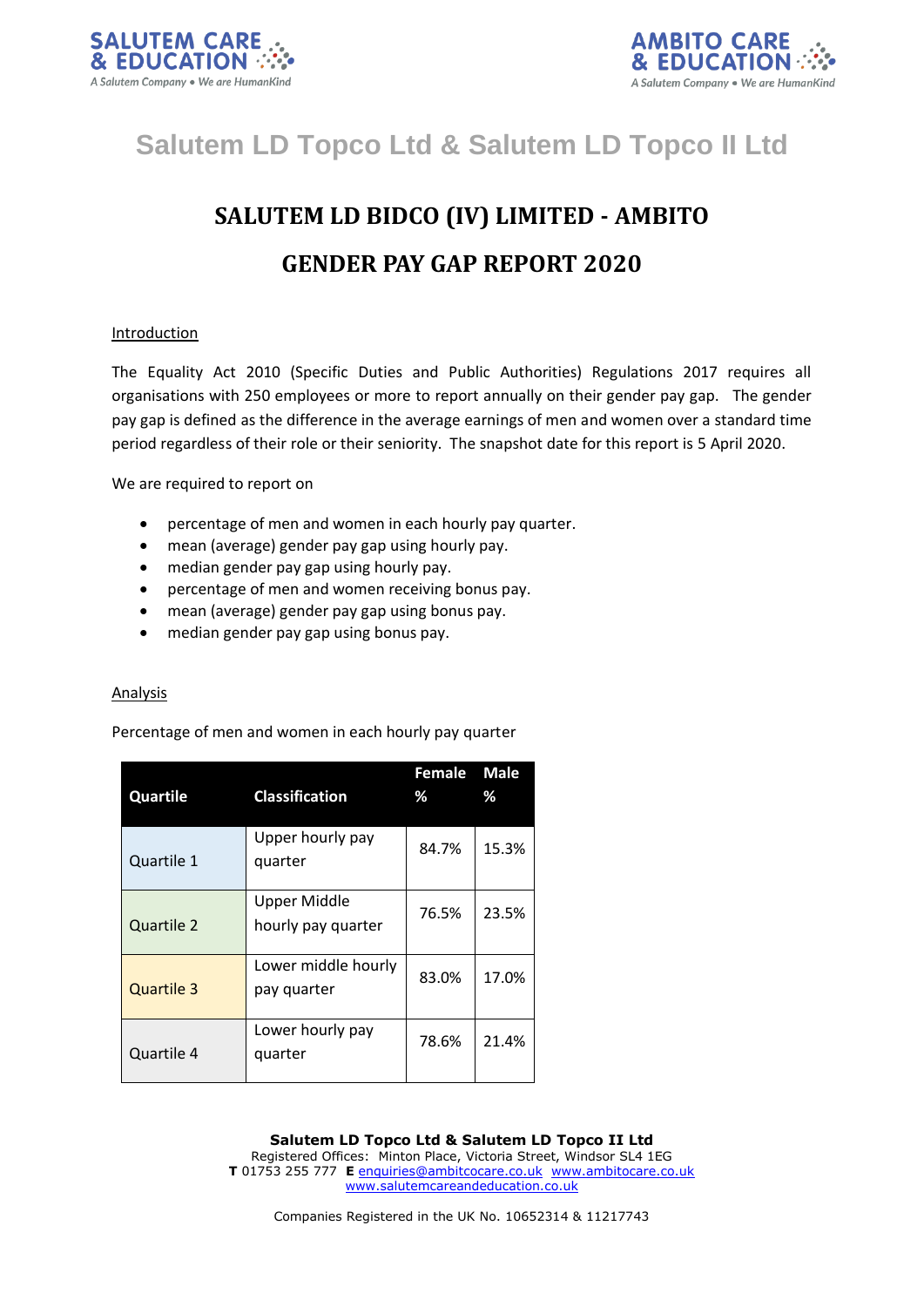



Mean (average) gender pay gap using hourly pay

|                  | <b>Mean Gender Pay Gap</b> |
|------------------|----------------------------|
| Mean Average Pay | $-2.4%$                    |

Median gender pay gap using hourly pay

|                   | <b>Median Gender Pay Gap</b> |
|-------------------|------------------------------|
| Median Hourly Pay | $0.7\%$                      |

Percentage of men and women receiving bonus pay

|           | <b>Female % Male %</b> |       |
|-----------|------------------------|-------|
| Bonus Pay | 2.32%                  | 2.32% |

Mean (average) gender pay gap using bonus pay

|                  | <b>Mean Gender Pay Gap</b> |
|------------------|----------------------------|
| Mean Average Pay | 6.15%                      |

Median gender pay gap using bonus pay

|                         | <b>Median Gender Pay Gap</b> |
|-------------------------|------------------------------|
| <b>Median Bonus Pay</b> | $0.0\%$                      |

### **Summary**

We confirm that we are conscious and mindful of fair pay and to comparing pay levels across all group companies and levels.

We understand that individuals have a choice regarding their career pathways and the industry into which they enter. We continue to support equal pay and will address any gender pay gaps by undertaking the following:

> **Salutem LD Topco Ltd & Salutem LD Topco II Ltd** Registered Offices: Minton Place, Victoria Street, Windsor SL4 1EG **T** 01753 255 777 **E** [enquiries@ambitcocare.co.uk](mailto:enquiries@ambitcocare.co.uk) [www.ambitocare.co.uk](http://www.ambitocare.co.uk/) www.salutemcareandeducation.co.uk

Companies Registered in the UK No. 10652314 & 11217743